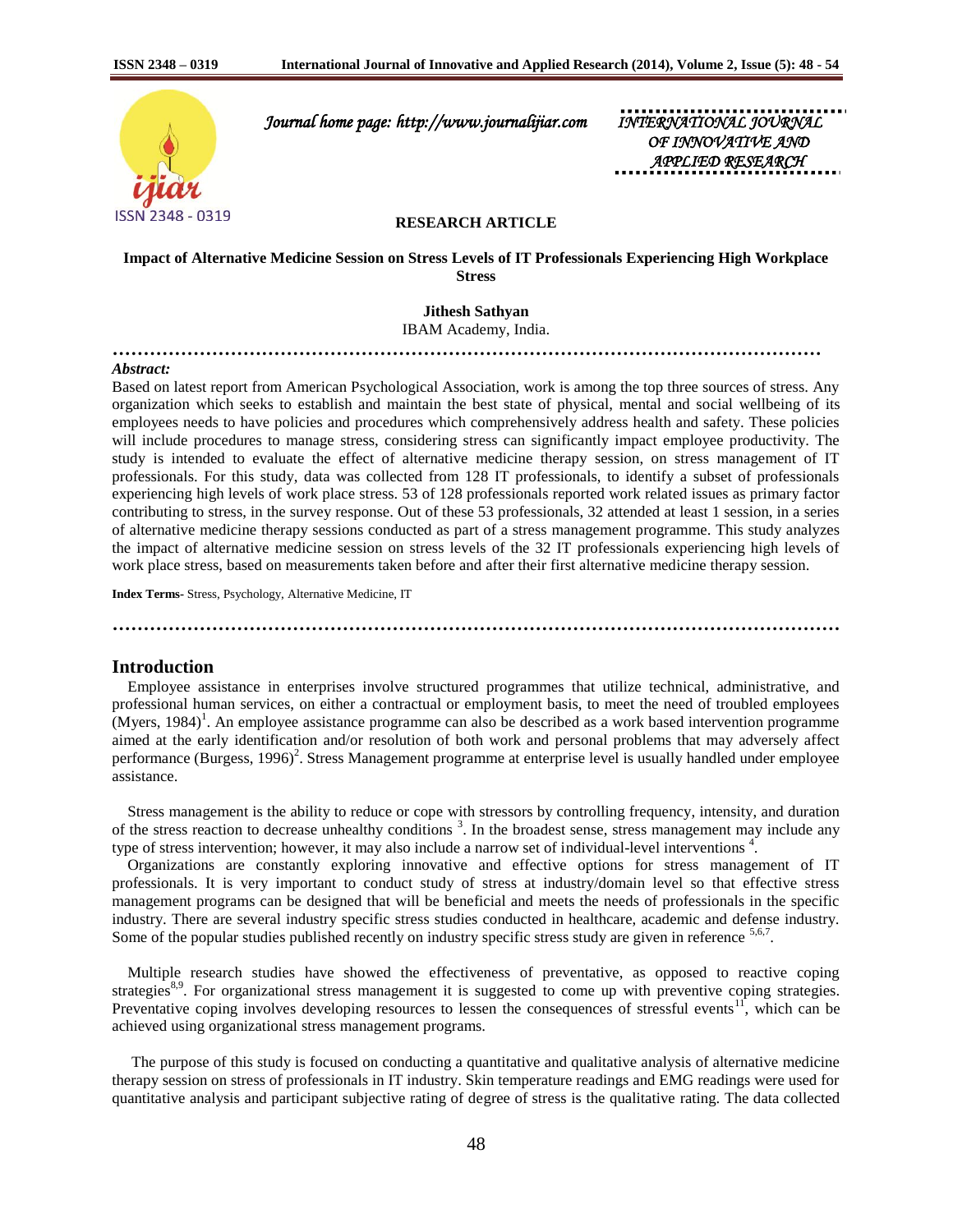before and after the alternative medicine therapy session were compared to find variations, and analysis was done to confirm if the results were statistically significant to make inferences.

### **II. MATERIALS AND METHODS**

The short term effect of an alternative medicine therapy session on stress of IT professionals was studied based on data collected in first session of 32 participants who attended at least 1 session, in a series of alternative medicine therapy sessions conducted as part of a stress management programme. These 32 participants, is a subset of IT professionals who reported high level of work place stress in a survey conducted to identify samples for this study. Pre and post measures were taken regarding skin temperature readings, EMG readings, and participant subjective self-reported ratings of degree of stress, to compute the effect of alternative medicine therapy session.

Before collecting the data, consent was taken from the IT professionals for both recording the reading and using the data for the research study. The pre and post data were compared in the analysis stage using paired samples ttest. The results of the analysis phase helped in computing impact of alternative medicine session on self-rating of stress, temperature change resulting from stress reduction and variations in muscle tension from stress reduction. The design approach is summarized in figure 1.



Figure 1. Research approach used in this study

This Stress management session consisted of 3 phases, starting with psychotherapy based conceptualization technique used in stress inoculation training which extended for about 15-20 minutes. This was followed by Yoga therapy with exercises for mind-body control which spanned duration of 20-25 minutes and finally self-hypnosis training for duration of 10-15 minutes.

The following three hypotheses were tested as part of this study: Hypothesis 1:

H0 = AM Therapy session has no effect on IT professional's body temperature indicative of stress

H1 = AM Therapy session has effect on IT professional's body temperature indicative of stress Hypothesis 2:

H0 = AM Therapy session has no effect on IT professional's muscle tension indicative of stress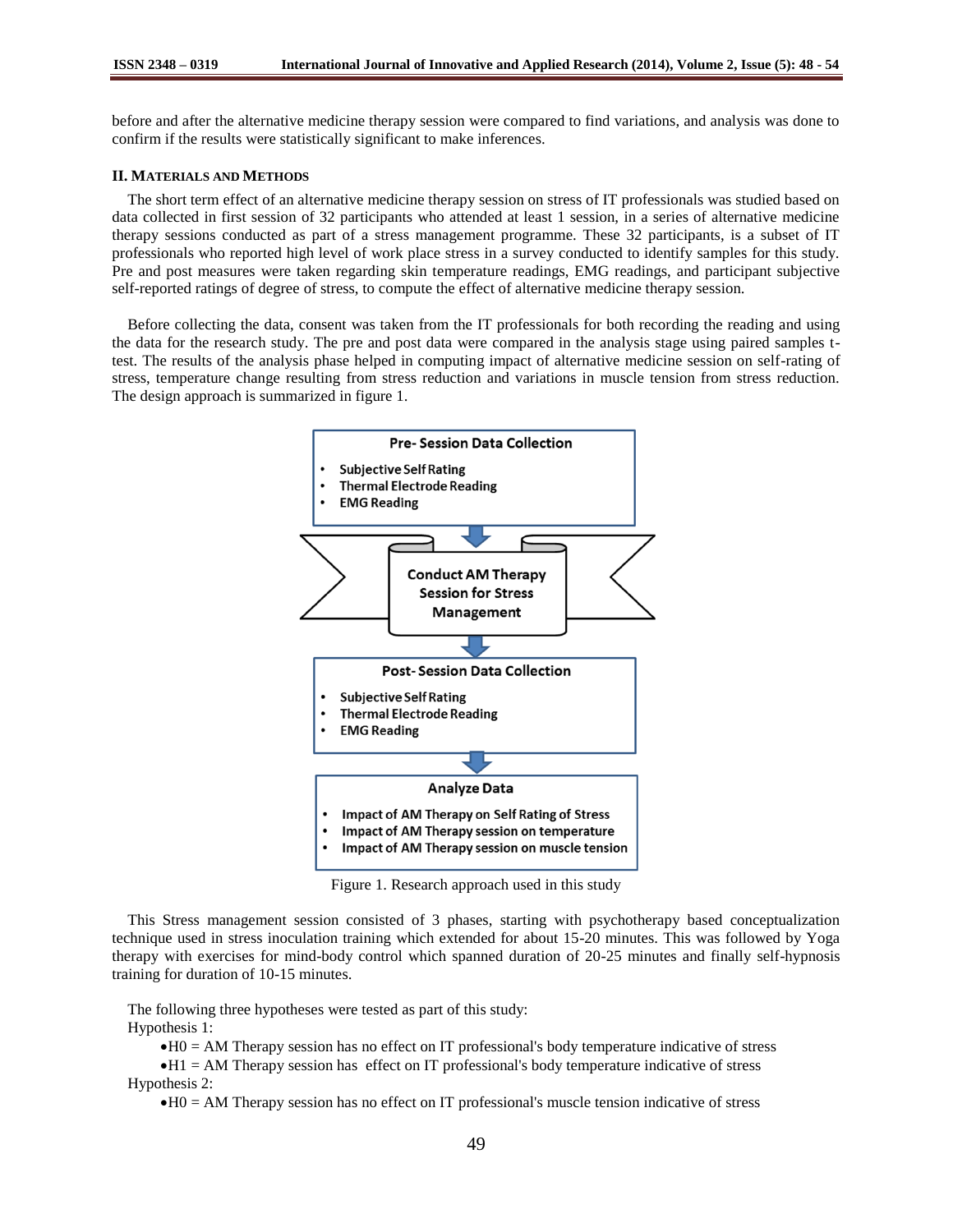$H1 = AM$  Therapy session has effect on IT professional's muscle tension indicative of stress Hypothesis 3:

 $H0 = AM$  Therapy session has no effect on IT professional's subjective rating of stress

 $H1 = AM$  Therapy session has effect on IT professional's subjective rating of stress

The characteristics of the sample comprising of 32 IT professionals used in the study are shown in figure 2.



Figure 2. Characteristics of sample under study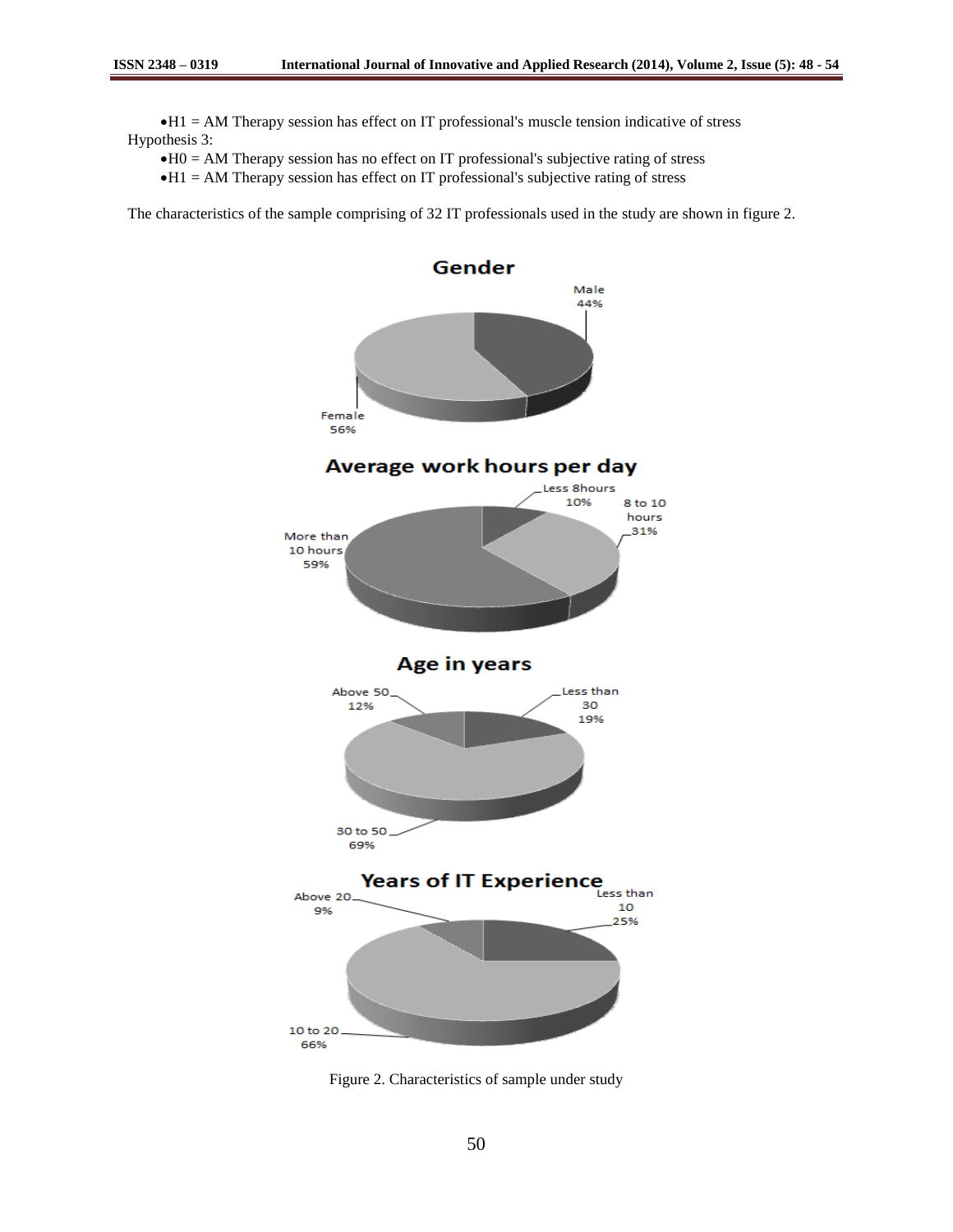Before the session, the participants were asked a set of questions, one of which was to rate their stress level on a scale of 1 to 10. The thermal electrode readings were computed in degree Celsius and the EMG reading was computed in micro volts. The same steps were repeated after the session, to rate stress level, measure temperature and then EMG reading. Multiple readings were taken with the instrument for accuracy and recorded in the session record sheet. Average was calculated from the multiple readings taken both before and after the alternative medicine therapy session.

# **III. RESULTS**

Results of the study provided data to test the hypothesis. The response of the IT professionals helped in showing the impact of alternative medicine on perceived and actual stress level. The results of the study are presented in table 1, table 2 and table 3.

|                       | Post-session     | Pre-session      |
|-----------------------|------------------|------------------|
|                       | (degree Celsius) | (degree Celsius) |
|                       |                  |                  |
| Mean                  | 28.965625        | 28.284375        |
| Variance              | 16.04426411      | 15.4239415       |
| <b>Observations</b>   | 32               | 32               |
| Pearson               | 0.978367008      |                  |
| Correlation           |                  |                  |
| Hypothesized          | 0                |                  |
| Mean Difference       |                  |                  |
| df                    | 31               |                  |
| t Stat                | 4.650367453      |                  |
| $P(T \le t)$ one-tail | 0.000029181      |                  |
| t Critical one-tail   | 1.695518783      |                  |
| $P(T \le t)$ two-tail | 0.000058363      |                  |
| t Critical two-tail   | 2.039513446      |                  |

Table 1. t – Test results on Temperature readings

| Table 2. $t$ – Test results on EMG Reading |
|--------------------------------------------|
|--------------------------------------------|

|                       | Pre-session   | Post-session  |
|-----------------------|---------------|---------------|
|                       | (micro volts) | (micro volts) |
|                       |               |               |
| Mean                  | 4.234375      | 3.0090625     |
| Variance              | 0.756928629   | 0.24788619    |
| <b>Observations</b>   | 32            | 32            |
| Pearson               | 0.007225972   |               |
| Correlation           |               |               |
| Hypothesized          | $\theta$      |               |
| Mean Difference       |               |               |
| df                    | 31            |               |
| t Stat                | 6.936428514   |               |
| $P(T \le t)$ one-tail | 0.000000044   |               |
| t Critical one-tail   | 1.695518783   |               |
| $P(T \le t)$ two-tail | 0.000000088   |               |
| t Critical two-tail   | 2.039513446   |               |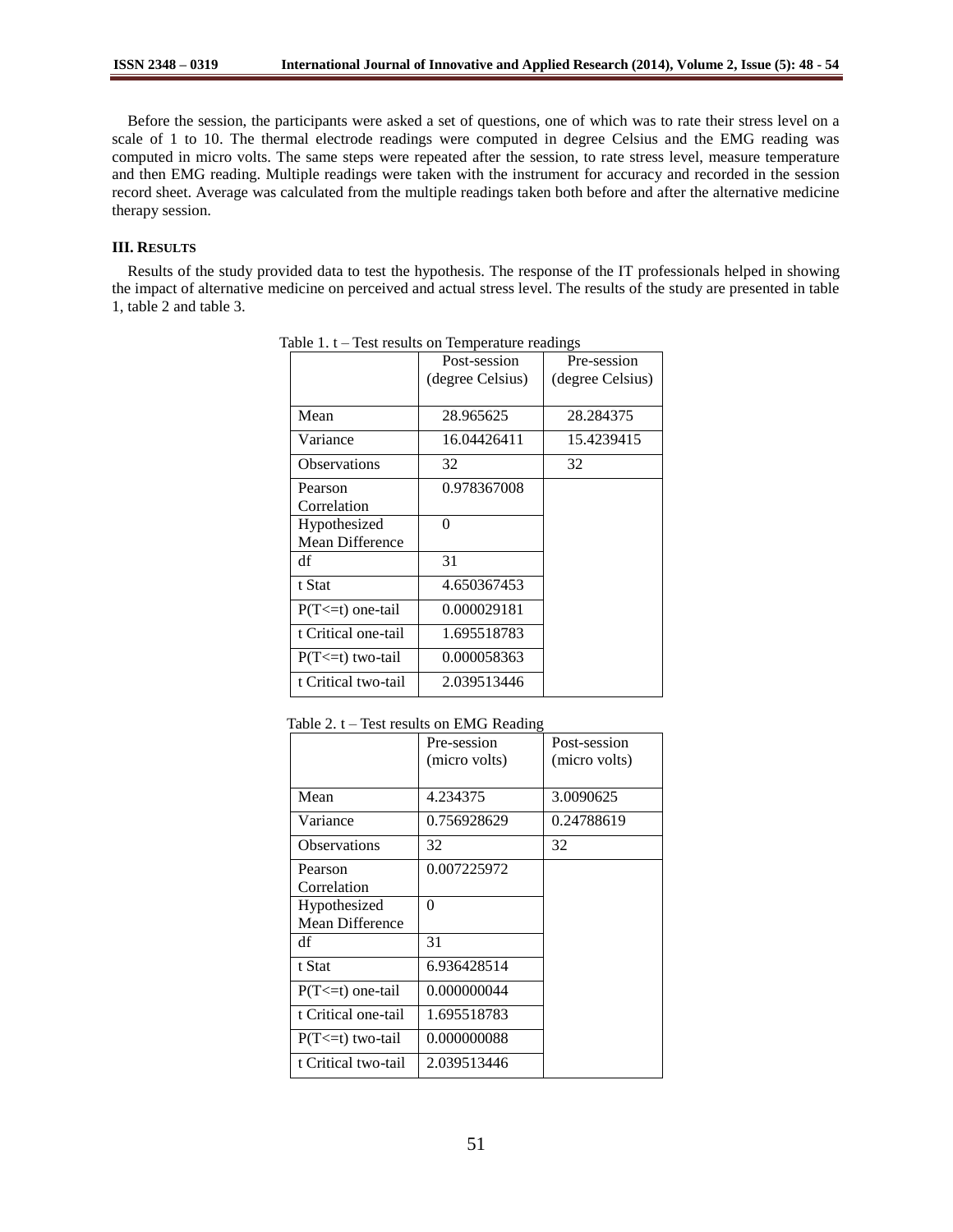|                                 | Pre-session<br>(Stress Rating) | Post-session<br>(Stress Rating) |
|---------------------------------|--------------------------------|---------------------------------|
| Mean                            | 6.34375                        | 4.84375                         |
| Variance                        | 2.555443548                    | 2.13608871                      |
| <b>Observations</b>             | 32                             | 32                              |
| Pearson<br>Correlation          | 0.20322                        |                                 |
| Hypothesized<br>Mean Difference | 0                              |                                 |
| df                              | 31                             |                                 |
| t Stat                          | 4.386499665                    |                                 |
| $P(T \le t)$ one-tail           | 0.000061745                    |                                 |
| t Critical one-tail             | 1.695518783                    |                                 |
| $P(T \le t)$ two-tail           | 0.000123489                    |                                 |
| t Critical two-tail             | 2.039513446                    |                                 |

Table 3. t-Test results on Stress rating

The difference in pre and post temperature reading of the IT professionals showed an increase in temperature reading after session, compared to the reading before the session. However t-Test was computed on the means of the sample before and after the alternative medicine therapy session to check if the increase in temperature was statistically significant. Reduction in stress levels is characterized by increase in temperature.

The difference in pre and post EMG reading of the IT professionals showed a decrease in reading after session, compared to the reading before the session. t-Test was computed on the means of EMG reading of the sample before and after the alternative medicine therapy session to check if the decrease in EMG reading was statistically significant. Decrease in EMG reading is an indication of reduction in stress levels.

The difference in pre and post subjective stress rating of the IT professionals showed a decrease in stress rating after session, compared to the reading before the session. t-Test was computed on the means of stress rating of the sample before and after the alternative medicine therapy session to check if the decrease in stress rating was statistically significant. Decrease in stress rating is associated to reduction in perceived stress levels of IT professionals.

The hypothesis was formulated to identify if the alternative medicine therapy had an impact on temperate, muscle tension and perceived stress of IT professionals. However the results are intended to associate these changes after the alternative medicine session, to the actual stress levels of the IT professionals. The hypothesis indirectly helps to make inference on effectiveness of alternative medicine therapy in stress management programmes.

# **IV. DISCUSSION**

#### **Hypothesis 1:**

 $H_0$  (Null Hypothesis) = AM Therapy session has no effect on IT professional's body temperature indicative of stress

 $H1$  (Alternative Hypothesis) = AM Therapy session has effect on IT professional's body temperature indicative of stress

Based on findings summarized in table 1, we can reject Null Hypothesis as t value 4.65 is significantly higher than t critical of 2.04, for 95% significance (alpha  $= 0.05$ ) in this two tail test of hypothesis. The mean temperature post session is higher than pre-session. This shows that AM therapy session resulted in reduction of stress, as is evidenced by increase in body temperature post session. As t Stat value is significantly higher than t critical, the results showing increase in temperature is statistically significant. We can conclude that the measurement of temperature showed a decrease in stress levels, after AM Therapy session which was significant to make an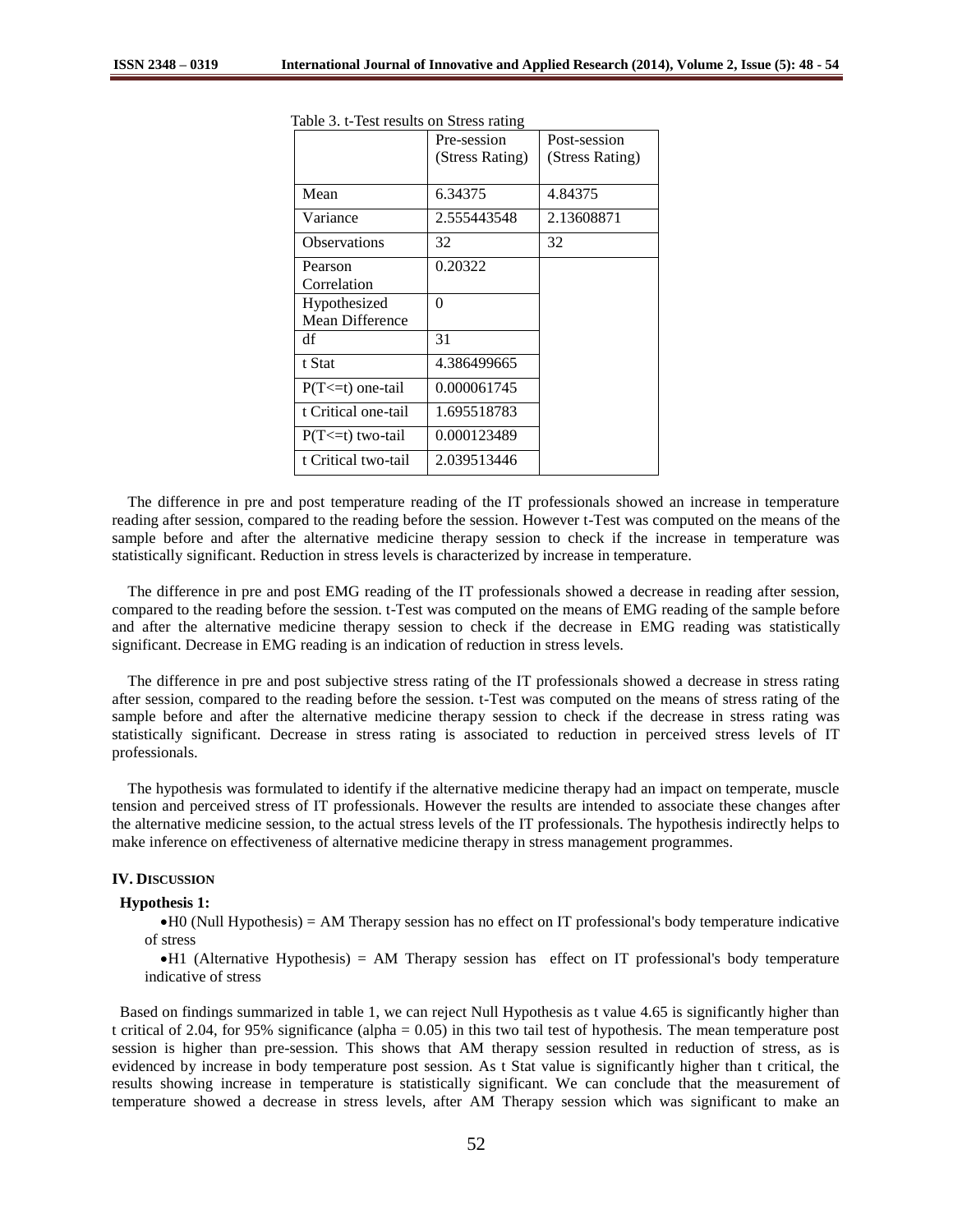inference.

# **Hypothesis 2:**

 $H_0$  (Null Hypothesis) = AM Therapy session has no effect on IT professional's muscle tension indicative of stress

H1 (Alternative Hypothesis) = AM Therapy session has effect on IT professional's muscle tension indicative of stress

Based on findings summarized in table 2, we can reject Null Hypothesis as t value 6.94 is significantly higher than t critical of 2.04, for 95% significance (alpha = 0.05) in this two tail test of hypothesis. The mean EMG reading post session is lower than pre-session. This shows that AM therapy session resulted in reduction of stress, as is evidenced by decrease in muscle tension post session. As t Stat value is significantly higher than t critical, the results showing decrease in muscle tension is statistically significant. We can conclude that the measurement of EMG showed a decrease in stress levels, after AM Therapy session which was significant to make an inference.

## **Hypothesis 3**:

H0 (Null Hypothesis) = AM Therapy session has no effect on IT professional's subjective rating of stress

 $H1$  (Alternative Hypothesis) = AM Therapy session has effect on IT professional's subjective rating of stress

Based on findings summarized in table 3, we can reject Null Hypothesis as t value 4.39 is significantly higher than t critical of 2.04, for 95% significance (alpha  $= 0.05$ ) in this two tail test of hypothesis. The mean subjective rating of stress post session is lower than pre-session. This shows that AM therapy session resulted in reduction of stress. As t Stat value is significantly higher than t critical, the results showing decrease in stress rating is statistically significant. We can conclude that the measurement of perceived stress showed a decrease in stress levels, after AM Therapy session which was significant to make an inference.

# **V. CONCLUSION**

This study supports the findings of authors who have previously demonstrated reductions in perceived psychological stress and physiological tension through the use of stress management strategies (Heaman, 1995; Johansson, 1991; Astin, 1997)  $^{10,11,12}$ . This study specifically focuses on validating the effectiveness of alternative medicine therapy as a stress management strategy for IT professionals. Besides the physiological and other health benefits of alternative medicine, by making such a resource available to IT professionals also serves to inform, educate and expand their knowledge regarding health care alternatives and options. The Information Technology (IT) industry is growing at a rapid pace and the work pressure and expectations from IT workers is increasing exponentially. There is a pressing need for emphasis to be placed upon research to address the role of stress and its function and its impact on mental and physiological health of IT professionals. Research in this direction will help IT organizations to come up with effective low-cost strategies and interventions to combat, reduce, or prevent the effects of stress. Reducing some of the sources of stress like workload and irregular work hours, may not be productive for the enterprise. Hence stress is inevitable for IT professionals. However, knowledge of effective stress management strategies will help in empowering IT professionals to become more self-efficacious in the management of their health and well-being.

The results of this study showed significant differences on all three pre and post measures regarding skin temperature readings, EMG readings, and subjective self-report ratings of degree of stress. Paired samples t-test was used to analyze the pre and post session values of the 32 participants whose first session data was collected. Specifically, participants' skin temperature increased and their muscle tension decreased, indicating less stress at the end of the session. Furthermore, comparisons of participants' self-report ratings of their degree of stress before and after the session indicated that they felt less stressed and more relaxed at the conclusion of the session. These findings lend support to the use of alternative medicines in work related stress management of IT Professionals. The alternative medicine therapy session empowered participants to reduce their stress levels and optimize their health. A study on the impact of an alternative medicine therapy programme having multiple sessions is planned for understanding the long term effect of alternative medicine on work related stress management of IT professionals.